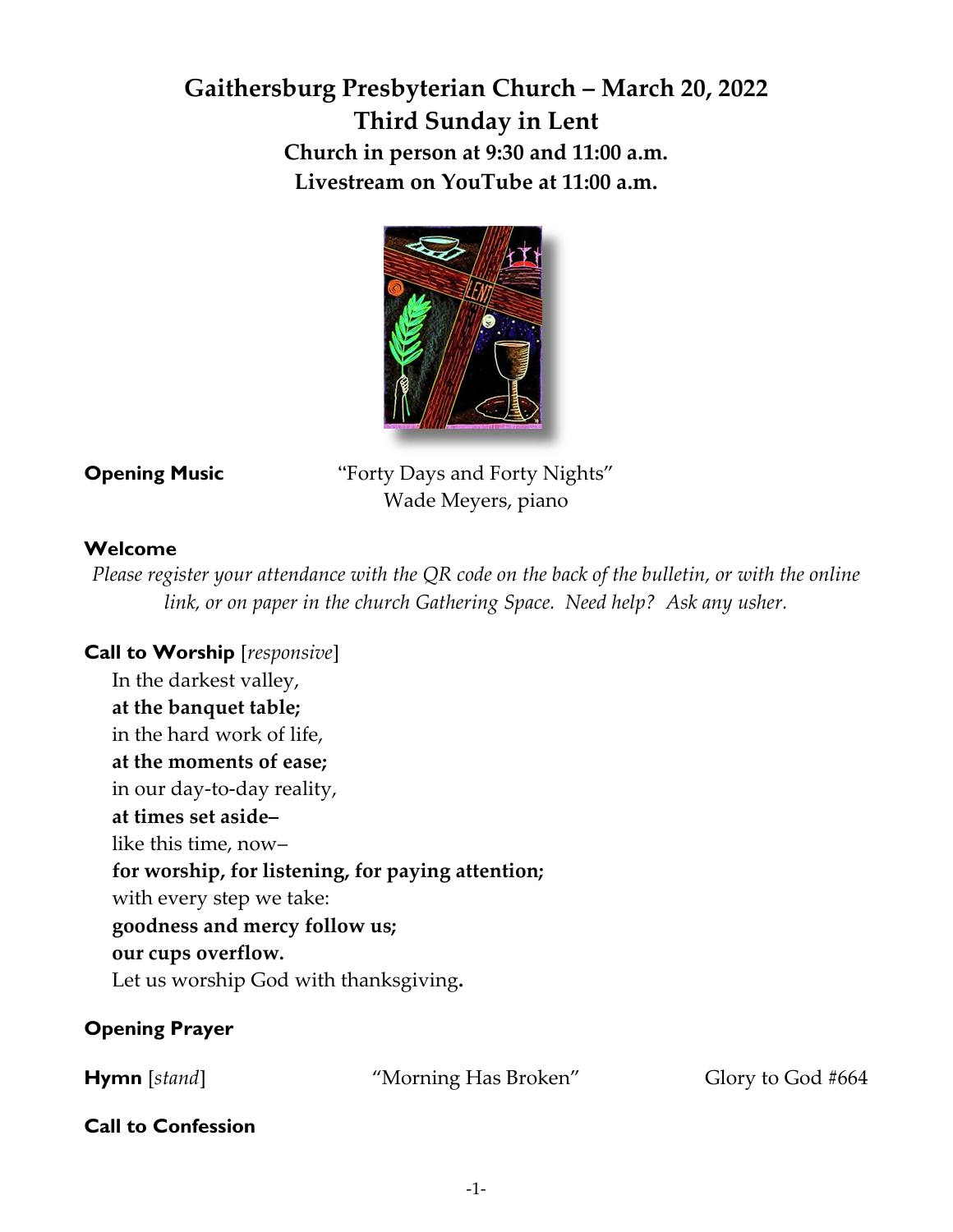**Prayer of Confession** [*together*] **Loving God, you are always speaking, directing our attention, and telling us your love. We confess that we are not very good listeners. We aren't sure what is your voice, and what is ours, and what is just noise. We are easily distracted. Yet, even when we are too busy, you still call. We ask for your help to listen. Open our minds and hearts. Tune our ears to your voice, we pray. In Jesus' name, Amen.**

[*Silence for Personal Prayer*]

## **Assurance of Pardon**

# **We Listen to God's Word**

**Children's Message** Carolyn Hayes (9:30)/Natalie Jorges-Castellano (11:00)

*Children and youth leave for class. Children can be picked up after church in Room 30/31 or Room 32/33. At 11:00, youth will be released from class to find you.* 

| <b>Sung Response</b> [seated] | "What a Friend We Have in Jesus" | Glory to God #465 |
|-------------------------------|----------------------------------|-------------------|
|                               | <i>Verses</i> 1 and 3.           |                   |

## **Scripture Psalm 40:1–8**

I waited patiently for the Lord; he inclined to me and heard my cry. <sup>2</sup> He drew me up from the desolate pit, out of the miry bog, and set my feet upon a rock, making my steps secure. <sup>3</sup> He put a new song in my mouth, a song of praise to our God. Many will see and fear, and put their trust in the Lord.

<sup>4</sup> Happy are those who make the Lord their trust, who do not turn to the proud, to those who go astray after false gods.<sup>5</sup> You have multiplied, O Lord my God, your wondrous deeds and your thoughts towards us; none can compare with you. Were I to proclaim and tell of them, they would be more than can be counted.

<sup>6</sup> Sacrifice and offering you do not desire, but you have given me an open ear. Burntoffering and sin-offering you have not required. <sup>7</sup> Then I said, 'Here I am; in the scroll of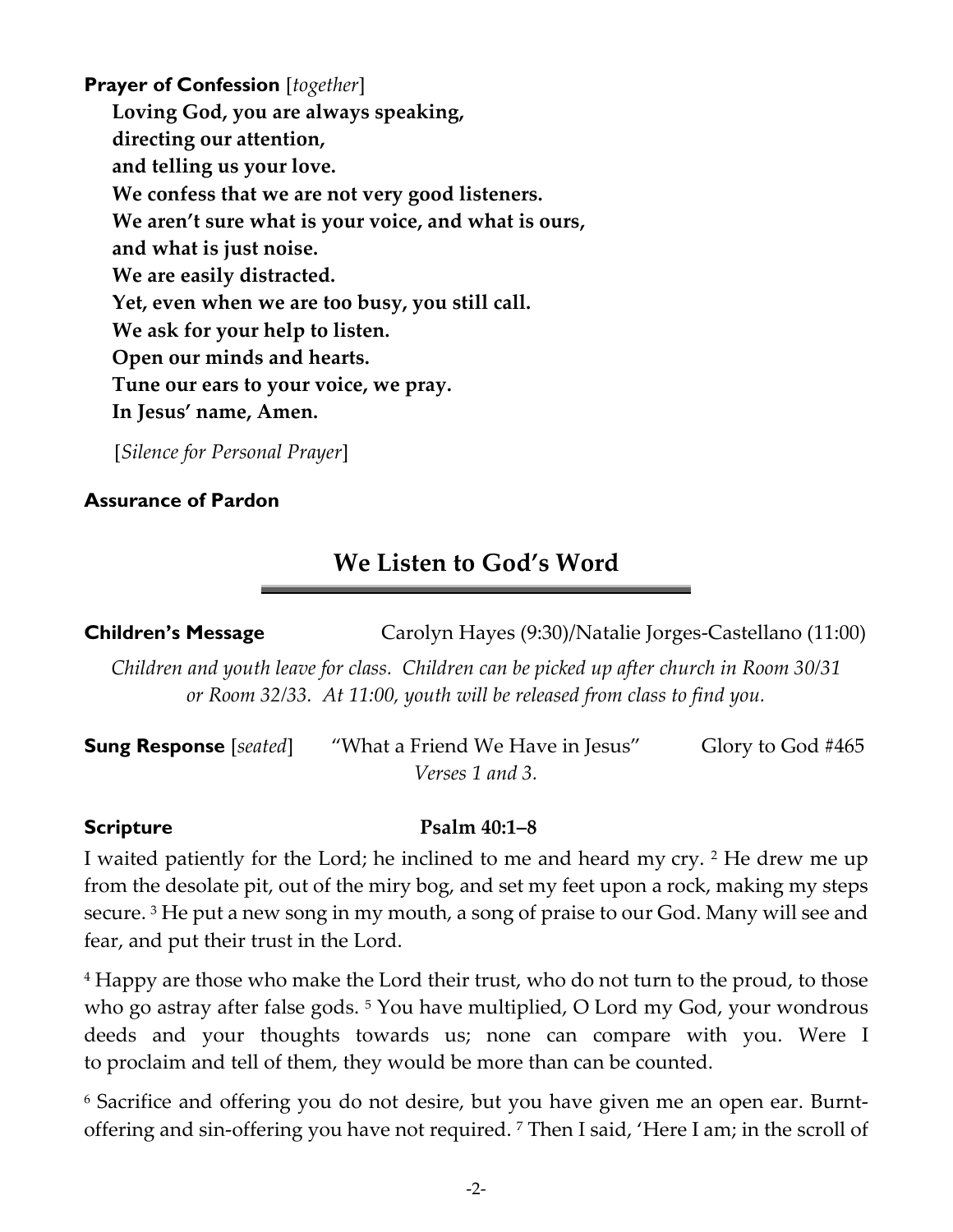the book it is written of me. <sup>8</sup> I delight to do your will, O my God; your law is within my heart.'

#### **John 10:1–10**

"Very truly, I tell you, anyone who does not enter the sheepfold by the gate but climbs in by another way is a thief and a bandit. 2The one who enters by the gate is the shepherd of the sheep. <sup>3</sup> The gatekeeper opens the gate for him, and the sheep hear his voice. He calls his own sheep by name and leads them out. 4When he has brought out all his own, he goes ahead of them, and the sheep follow him because they know his voice. <sup>5</sup> They will not follow a stranger, but they will run from him because they do not know the voice of strangers.' <sup>6</sup> Jesus used this figure of speech with them, but they did not understand what he was saying to them.

<sup>7</sup> So again Jesus said to them, 'Very truly, I tell you, I am the gate for the sheep. <sup>8</sup> All who came before me are thieves and bandits; but the sheep did not listen to them. <sup>9</sup> I am the gate. Whoever enters by me will be saved, and will come in and go out and find pasture. <sup>10</sup> The thief comes only to steal and kill and destroy. I came that they may have life, and have it abundantly.

The Word of God for the people of God. **Thanks be to God.**

| <b>Sermon</b>                                              | The Voice of a Generation                | Rev. Whitney Fauntleroy   |  |  |  |
|------------------------------------------------------------|------------------------------------------|---------------------------|--|--|--|
| We Respond to God's Grace                                  |                                          |                           |  |  |  |
| <b>Hymn</b> [stand]                                        | "Take My Life"<br>Verses 1, 2, 5, and 6. | Glory to God #697         |  |  |  |
| <b>Invitation to Generosity and Prayer of Thanksgiving</b> |                                          |                           |  |  |  |
| <b>Offertory Anthem</b>                                    | "Thy Word"<br>The Chancel Choir          | Amy Grant & Michael Smith |  |  |  |
| <b>Prayers of the People</b>                               |                                          |                           |  |  |  |

## **The Lord's Prayer** [*together*]

**Our Father, who art in heaven, hallowed be thy name, thy kingdom come, thy will be done, on earth as it is in heaven. Give us this day our daily bread; and forgive us our debts, as we forgive our debtors; and lead us not into temptation, but deliver us from evil. For thine is the kingdom, and the power, and the glory, forever. Amen.**